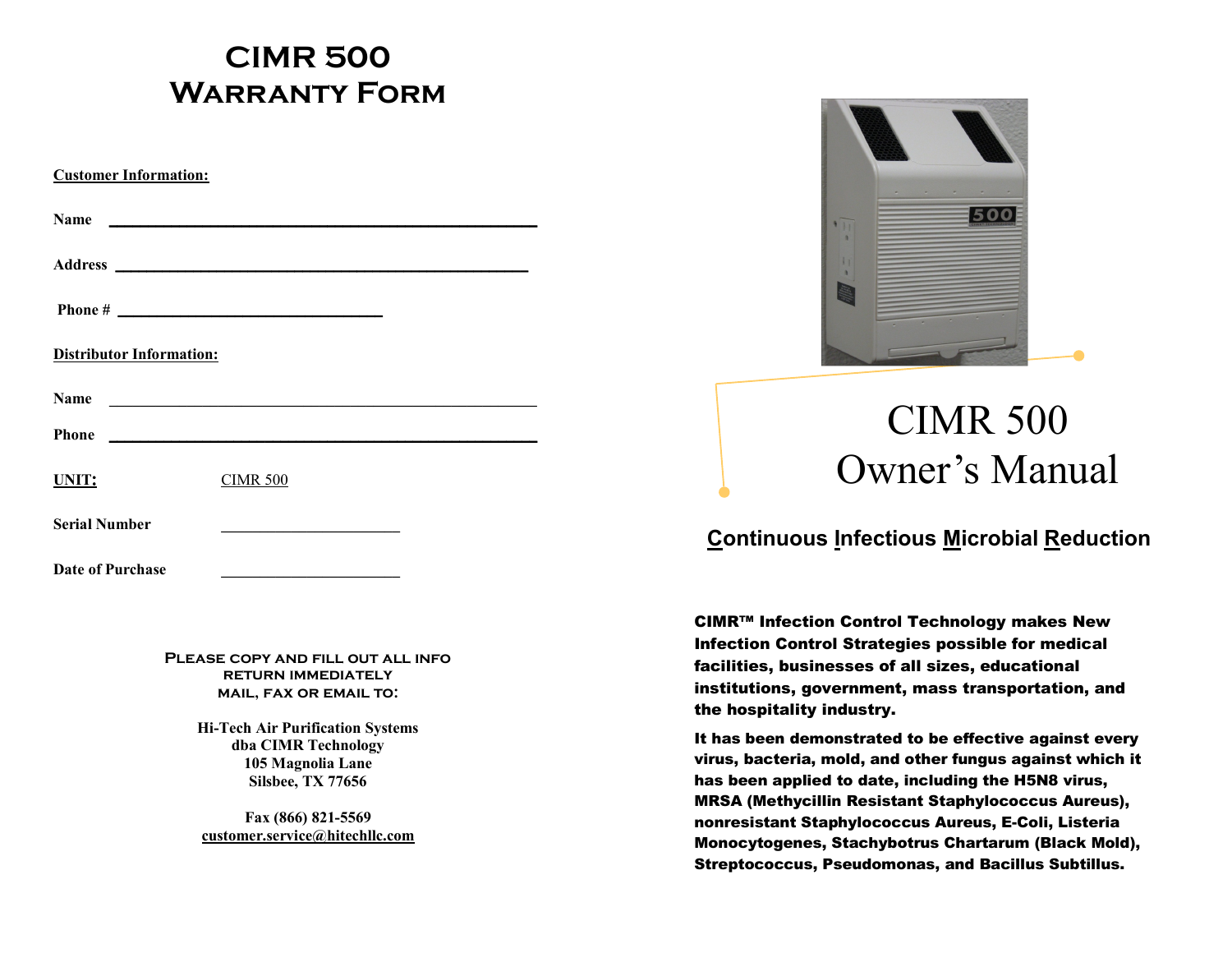### **Congratulations**

You have purchased one of the most effective, technologically advanced air purifiers available. Your new CIMR 500 is designed to provide years of trouble-free, low maintenance operation. Be sure to read and follow all service procedures outlined in this owner's manual, and to use only genuine CIMR replacement parts available from your Distributor.

If you have any questions concerning this product, please contact your CIMR Representative.

**Warning! –** UV Lamp operation. Do not operate unless the unit is completely and correct assembled. Failure to comply may result in serious eye damage.

**Caution! –** For outlet installation only! Never connect to an extension cord or other power source. Improper installation could result in electric shock or short.

**Caution: To reduce the risk of electric shock, this equipment has a grounding type plug that has a third (grounding) pin. This plug will only fit into a grounding type power outlet. If the plug does not fit into the outlet, contact qualified personnel to install the proper outlet. Do not alter the plug in any way.**



Location for Protective Earth Line.

Your CIMR Technology Representative :

Name: \_\_\_\_\_\_\_\_\_\_\_\_\_\_\_\_\_\_\_\_\_\_\_\_\_\_\_\_\_\_\_\_\_\_\_\_\_\_\_\_\_\_\_\_\_\_\_

Phone:

Page 2

#### **Warranty Information**

This product is of solid state construction and is under warranty by: **Hi-Tech Air Purification Systems**

#### **[www.cimrtech.com](http://www.cimrtech.com) Phone 866-231-3687**

To the original purchaser, to be free from defect in materials and workmanship for a limited time.

Terms: Hi-Tech technology products with valid serial numbers are under warranty by Hi-Tech Systems, 105 Magnolia Lane, Silsbee, TX 77656, to the original purchaser only, to be free from defect in materials and workmanship for three (3) years from date of purchase, (excluding CIMR Cell which is under warranty for one (1) year from date of purchase. If a valid serial number is missing from a product, the warranty will be voided. To confirm warranty coverage prior to purchasing a product, contact the Company at 866.231.3687 with the serial number located on the back of the unit.

Hi-Tech products are authorized for sale through Independent Dealers only. Warranties are voided if a product is purchased through unauthorized channels. The Company will not extend warranty coverage on any product sold in a manner that violates our Internet Advertising Guidelines. This includes websites that are not authorized to use our trademarked names, images, and logos, as well as Internet auction sites. The only approved Internet presence for Hi-Tech products is the Company's corporate web address, [www.cimrtech.com.](http://www.cimrtech.com)

The Company's liability under this Warranty shall be limited to repair, or at our option, replacement without charge, except for transportation. All transportation charges on parts or units submitted under this Warranty shall be borne by purchaser. Unless this Warranty is expressly renewed or extended by the Company, any repaired or replaced part of the unit shall be under warranty to the original purchaser only, for the length of the unexpired portion of the original warranty.

The Company makes no warranties, express or implied, with respect to our Products, except such written warranty or warranties as may be set forth herein. SUCH WRITTEN WARRANTY IS EXCLU-SIVE AND, TO THE EXTENT PERMITTED BY LAW, the COMPANY DISCLAIMS ALL OTHER WAR-RANTIES, INCLUDING BUT NOT LIMITED TO A WARRANTY OF MARCHANTABLILTY OR FIT-NESS OF PURPOSE. NO CONSEQUENTIAL DAMAGES, INCIDENTAL DAMAGES OR OTHER INDIRECT OR SPECIAL DAMAGE OR LOSS OF GOODWILL, LOSS OF BUSINESS OPPPRTU-NITY, LOSS OR USE OS PLANT OR EQUIPMENT, OR LOSS OF EXECUTIVE AND EMPLOYEE TIME, WILL BE RECOVERABLE AND ARE SPECIFICALLY DISCLAIMED. THIS LIMITATION OF LIABILITY AND REMEDY REPLACES ANY AND ALL THEORIES OF ACTION, CAUSES OF AC-TION, OR THEORIES OF DAMAGE WHICH MAY BE HAD OR BROUGHT, INCLUDING BUT NOT LIMITED TO ACTIONS BASED ON STATUE, CONTRACT, BREACH OF WARRANTY, NEGLI-GENCE, STRICT LIABILITY OR OTHER TORT THEORY. Some states do not allow the exclusion or limitation of incidental or consequential damages, so the above limitation or exclusion may not apply to you.

This Warranty gives you specific legal rights, and you may also have other rights, which vary from state to state. If your unit is defective, please contact Hi-Tech @ 105 Magnolia Lane, Silsbee, TX 77656, 866.231.3687 or [www.cimrtech.com.](http://www.cimrtech.com)

Please copy mail, fax 866.821.5569, or email your Warranty Card Information to Hi-Tech within 10 days of purchase for activation of warranty.

#### **FCC Declaration of Conformity**

**Model:** CIMR 500

This device complies with Part 18 of the FCC Rules.

Page 11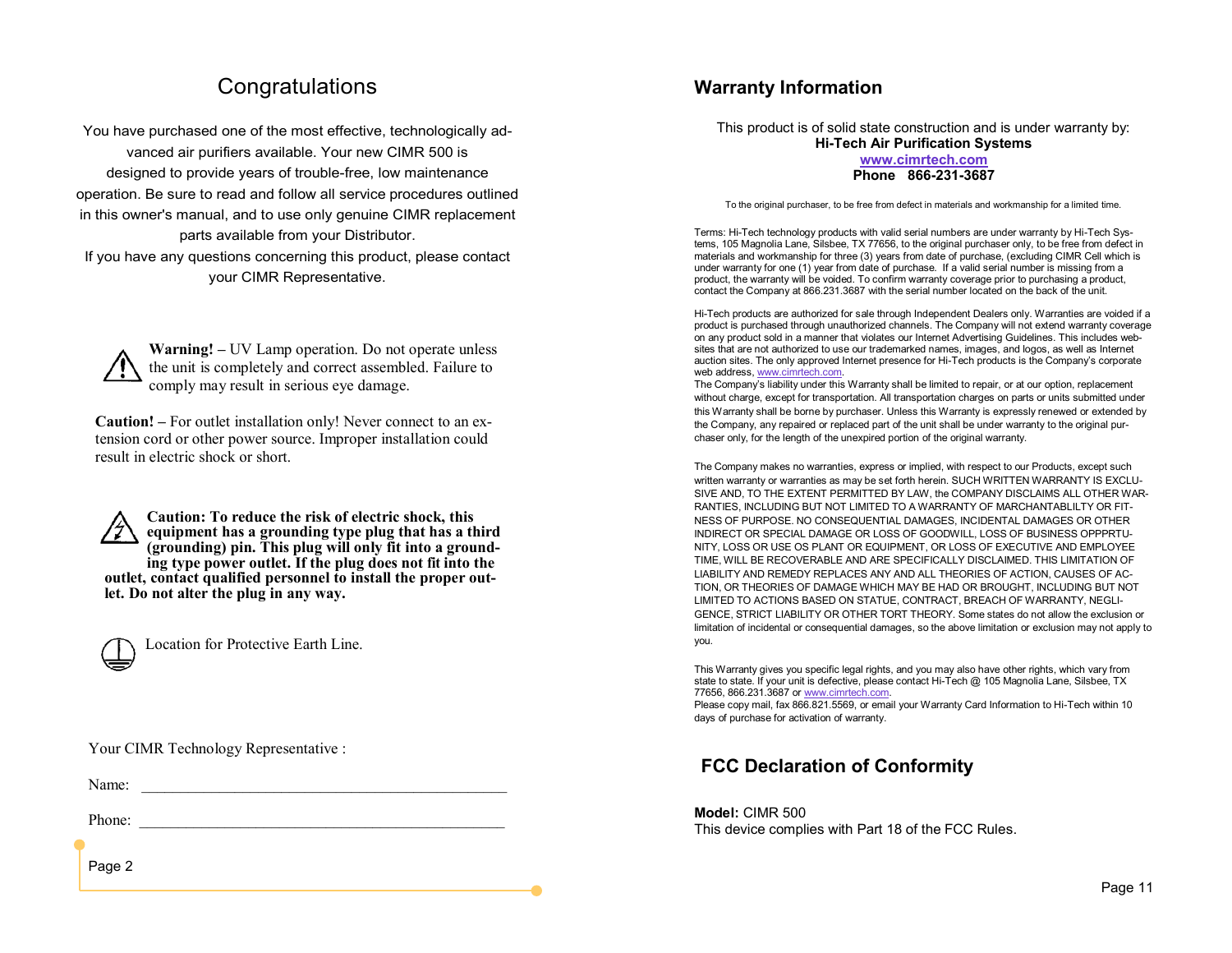### Installing Screws for added security

**Caution! -** Disconnect power at the breaker or fuse panel before working on unit. Unit switch should be in

1. Remove the cover of the CIMR 500 by removing the 2 side screws. See illustration on page 8.

2. Pull cover off unit. Insert the unit into the plug outlet .

3. Fasten to wall with fasteners using the provided holes. The holes provided are positioned to catch the stud either on the right or left of outlet. (Due to the varieties in wall materials, fasteners are not included.)



4. Return the cover to the unit and put the side screws (or optional torx security screws) into place. See illustration on page 9.

Part 18 of the FCC Rules in regards to radio frequency energy: There is no guarantee that interference will not occur in a particular installation. If this equipment does cause harmful interference to radio or television, which can be determined by turning the equipment off and on, the user is encouraged to try to correct the interference by one or more of the following measures: Reorient or relocate the receiving antenna.

Increase the separation between the equipment and receiver. Connect the equipment into an outlet on a circuit different from that to which the receiver is connected.

www.cimrtech.com

#### **Table of Contents**

| Unit Inspection                   | 3  |
|-----------------------------------|----|
| <b>Unit Features</b>              | 4  |
| Specifications                    | 5  |
| Maintenance                       | 6  |
| Installation                      | 6  |
| Removing/Reinstalling Cell        | 8  |
| <b>Installing Security Screws</b> | 10 |
| Warranty Information              | 11 |
| <b>Warranty Form</b>              | 12 |
|                                   |    |

### Unit Inspection:

- Remove unit from shipping carton.
- Remove all protective materials.
- Check for loose or broken parts from shipping damage.
- Read owner's manual thoroughly prior to installation.
- Determine placement location for the unit. Follow installation instructions in this owner's manual.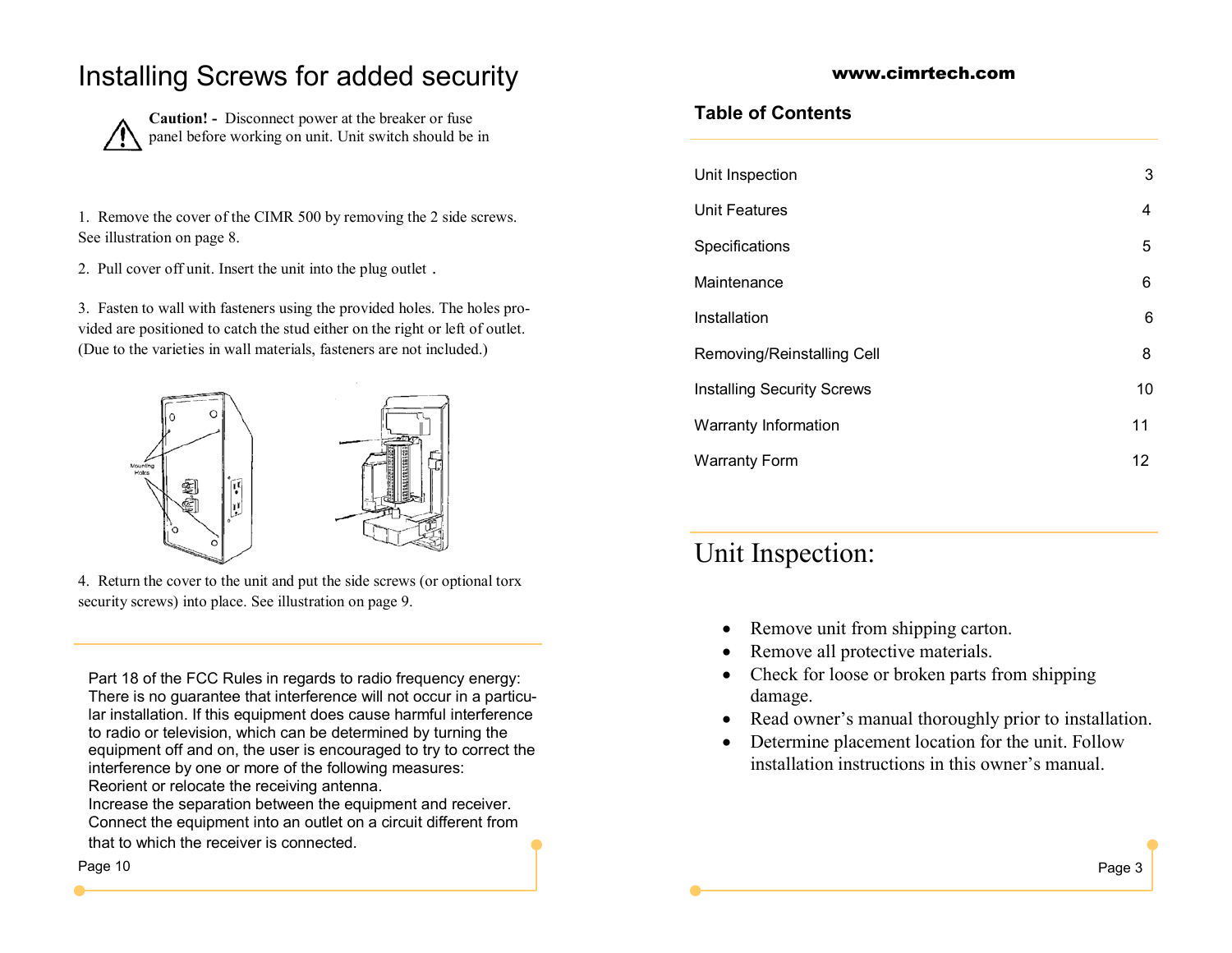### Unit Features:

- Secure Installation
- No Duct Work Required
- Low Maintenance
- Complete User Control
- Plugs into 120 volt outlet
- Retain Use of Outlet
- Compact
- No Chemicals
- Low Power Use
- No Residual Contamination
- Washable Filter

3. Remove CIMR cell by pulling cell out from under the tab indicator. Tilt outward and pull. Remove power supply from the cell plug.



4. Replace the CIMR cell by reversing steps 2 and 3.



Outlet

匣

IJ

 $\circ$ 

劇劇

 $\circ$ 

Power Assembly





**DISPOSAL OF USED CELL:**

**Please do not throw a used cell into the garbage. The special germicidal UVX bulb used in the cell contains a very small amount of mercury. You may return your used cell to Hi-Tech for proper disposal. Send the used cell to:**

**Hi-Tech Air Purification Systems 105 Magnolia Lane Silsbee, TX 77656**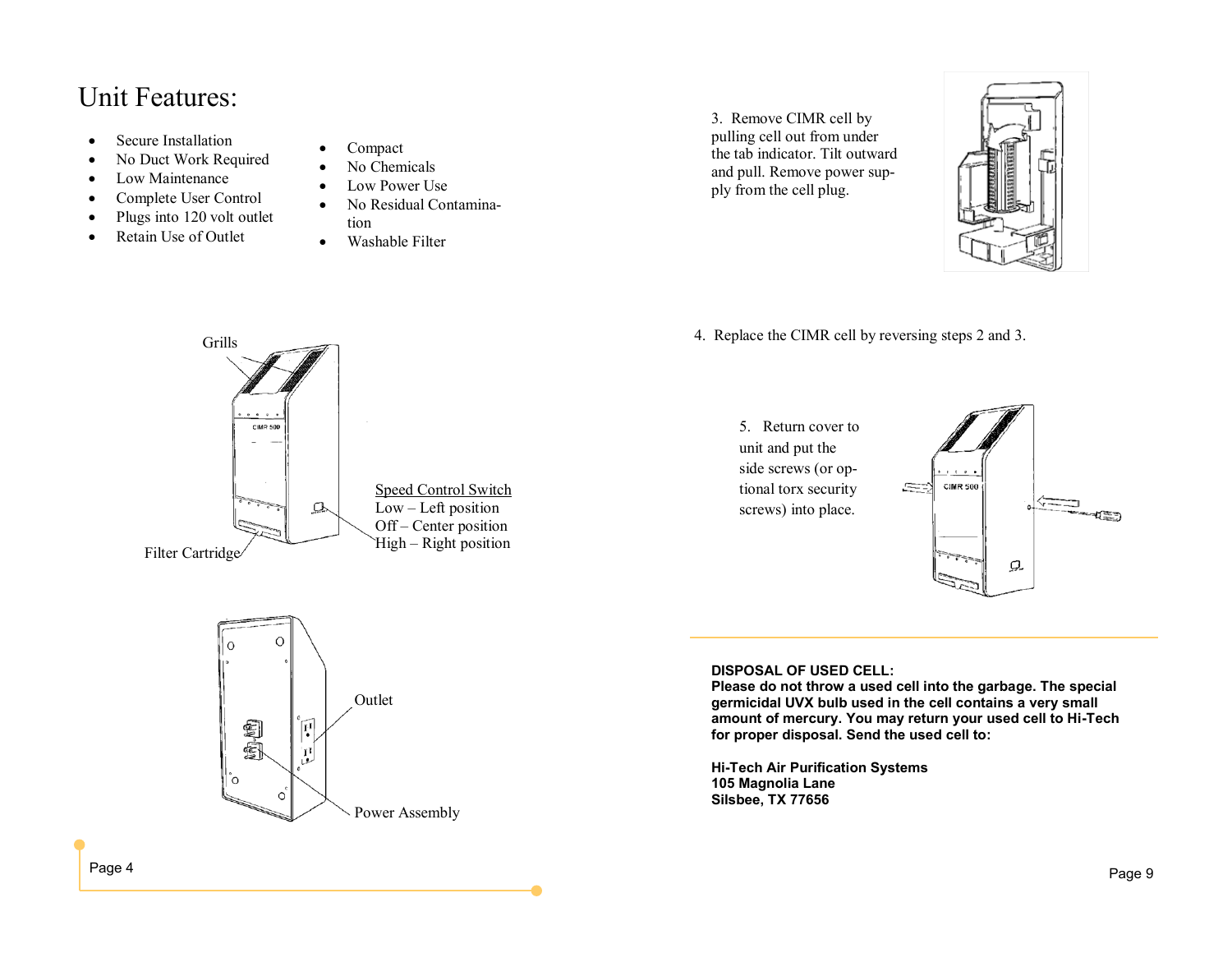### Installation (cont.)

5. Return cover to unit and put the side screws (or optional torx security screws) into place.



# Removing/Reinstalling the Cell

œ

**Caution! –** Disconnect power at the breaker or fuse panel before removing or installing the cell. Unit switch should be in OFF position.



1. Remove the cover of the CIMR 500 by removing the 2 side screws.



2. Remove the four (4) screws holding the cell in place.

## Specifications:

#### **Electrical:**

- $120V \sim 60$  Hz, 10.25 amp
- 22 watts power consumption

#### **Size:** Height:

- 12" (30 cm); Width: 6" (15.5 cm)
- Depth: 4" (10 cm)
- Weight: 2.9 pounds (1.3 kg)

#### **Mechanical:**

One 3-setting control switch

#### **Coverage:**

• Up to 500 sq. ft.  $(46.5 \text{ sq. m})$ 

#### **Features:**

- Low / OFF / High Switch
- Replacement CIMR Cell
- Two (2) Outlets

**Warranty:** Length of warranty will vary depending on model. See warranty card for specific details.

## Principles of Operation:

The CIMR 500 system is designed to reduce odors through a patented CIMR process. When the unit is in operation, the CIMR Cell uses an Advanced Oxidation Process to reduce airborne contaminants. The CIMR Cell produces low levels of Hydrogen Peroxide that improves the air as it travels through the HVAC system.